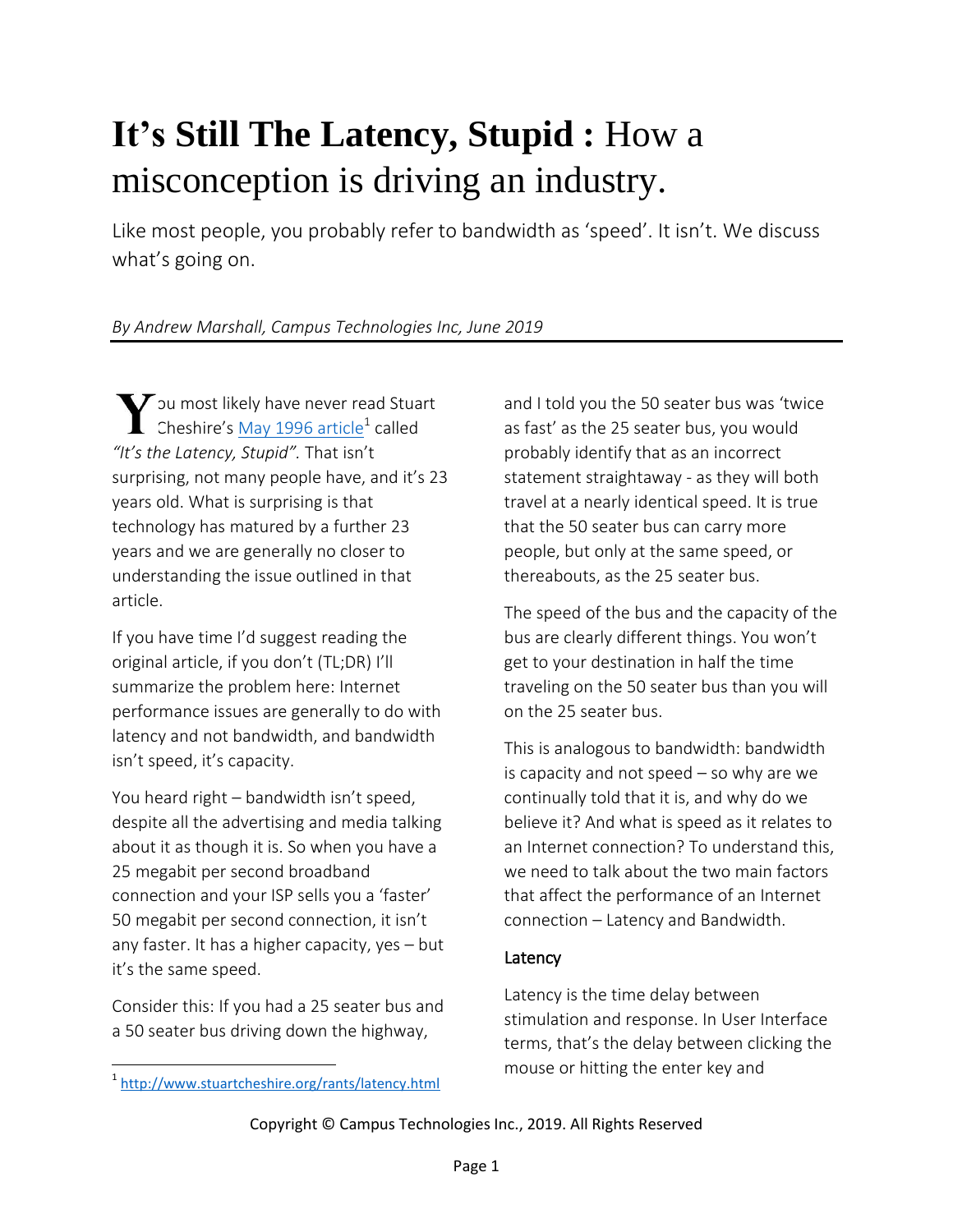something happening in response. This latency largely determines how 'fast' or responsive you perceive things to be happening, and it's the speed of the bus traveling down the highway in our example.

If your action involves a communication or interaction with the Internet, then it's going to determine how responsive you think that Internet connection is.

Increasing response latency above 13 milliseconds (thousandths of a second or ms) has an increasingly negative impact on human performance for a given task. While imperceptible at first, added latency continues to degrade a human's processing ability until approaching 75 to 100 ms. Here we become very conscious that input has become too slow and we must rely on adapting to conditions by anticipating input rather an simply reacting to input. What this means in practice is that your concentration or attentiveness can be interrupted or broken. You switch onto other tasks, and lose the flow of what you were doing.

An ideal latency for your Internet connection is 35ms or less, but obviously the lower the better.

#### Bandwidth

Bandwidth is the maximum amount of data that can be transmitted over the link in a second – that's the link's capacity. It's the number of people a bus can carry in our earlier analogy.

Bandwidth is clearly important. If you want to transmit or receive large amounts of data, you need enough capacity to be able to do

that in a reasonable time. If you don't have enough bandwidth, then response times will suffer as a result.

### Real World

The practical implication of this is that if you have enough bandwidth to do what you're doing, adding more will not make your connection faster. That's the single most important takeaway.

One of the most frequent complaints or service calls fielded by Internet Service Providers is that the customer's Internet is 'slow', either consistently or at certain times of day.

If you are continually told that bandwidth is 'speed', then the logical fix for a slow Internet experience is to buy more 'speed', which as far as everyone is concerned equates to more bandwidth (inevitably at more money).

The problem is that in the majority of cases the cause of an Internet performance problem isn't a lack of bandwidth. There are too many possibilities to go into here as to why an Internet connection may not be performing adequately, but the firmly held belief that bandwidth is speed will cause many to buy upgrades to fix a problem that cannot be solved that way.

#### Why does everyone call bandwidth 'speed'?

If I'm being generous, I'd say it was a common misconception. If not, I'd say it's sales technique to get people to buy bandwidth upgrades they don't strictly need. Possibly it's both, but ISP's are not rushing to set the record straight.